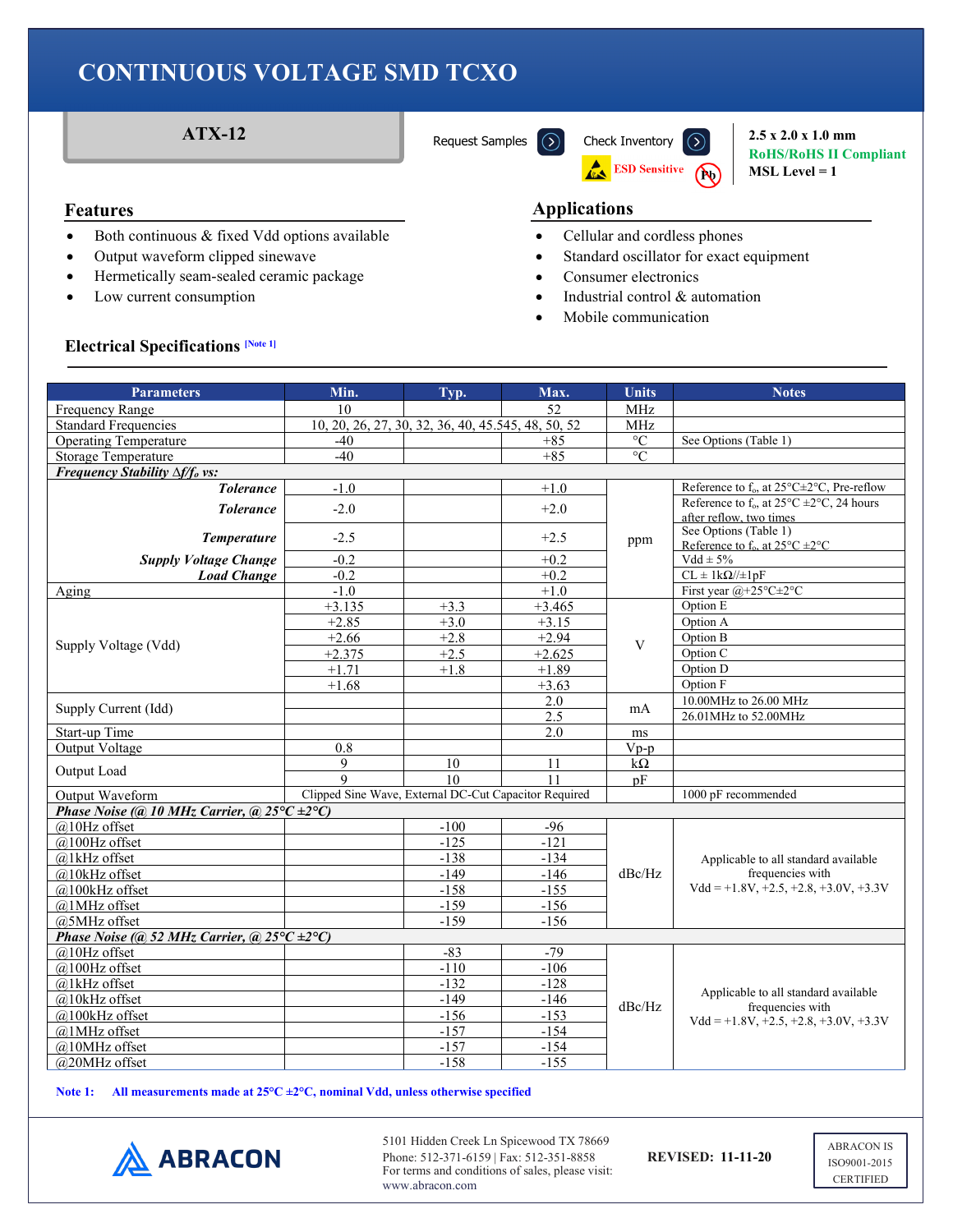



www.abracon.com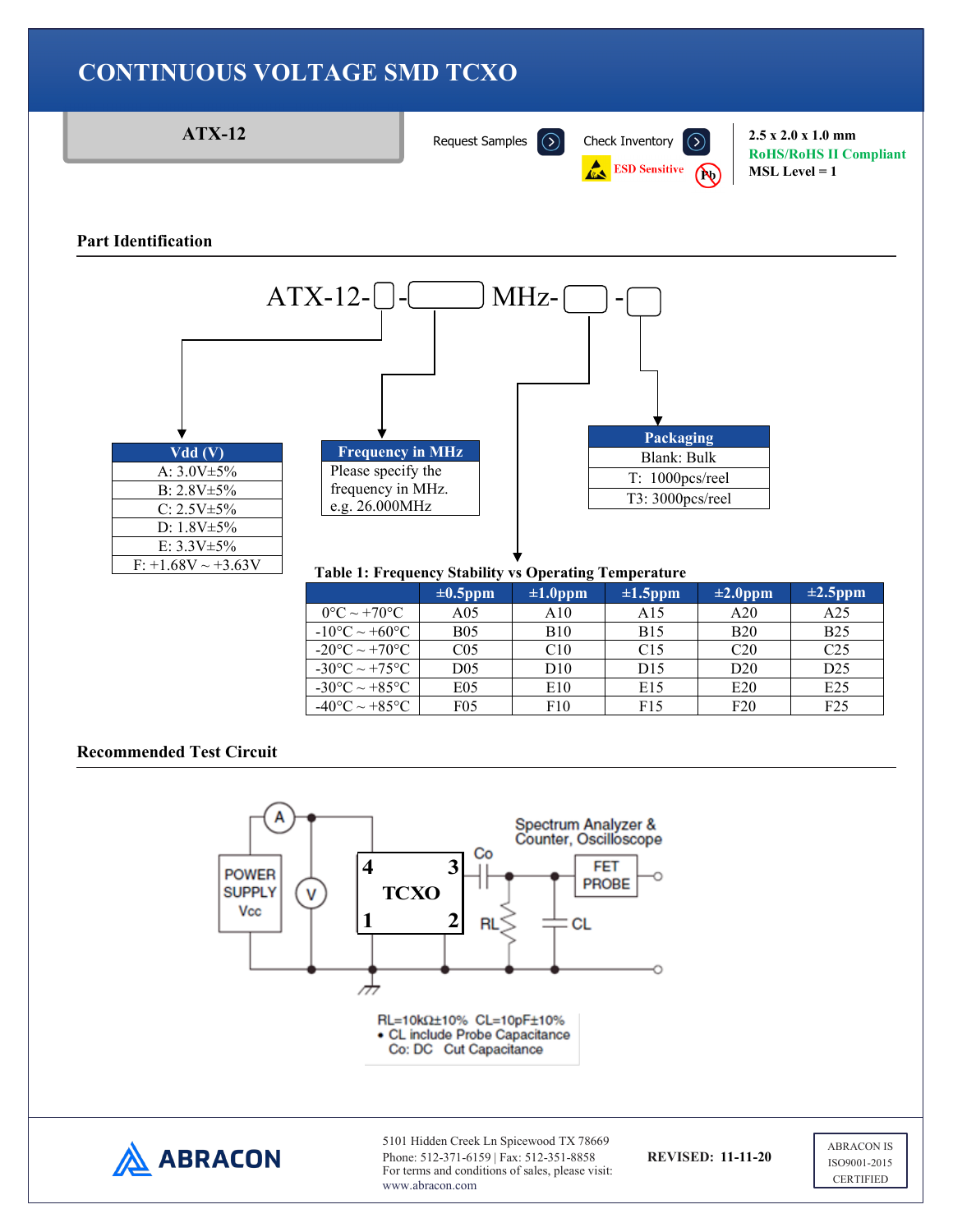

### **Mechanical Dimensions**



#### **Recommended Land Pattern**



| Pin# | Function   |
|------|------------|
|      | <b>GND</b> |
|      | GND        |
|      | Output     |
|      | Vdd        |

**Dimensions: inches (mm)** 



5101 Hidden Creek Ln Spicewood TX 78669 Phone: 512-371-6159 | Fax: 512-351-8858 **REVISED: 11-11-20** For terms and conditions of sales, please visit: www.abracon.com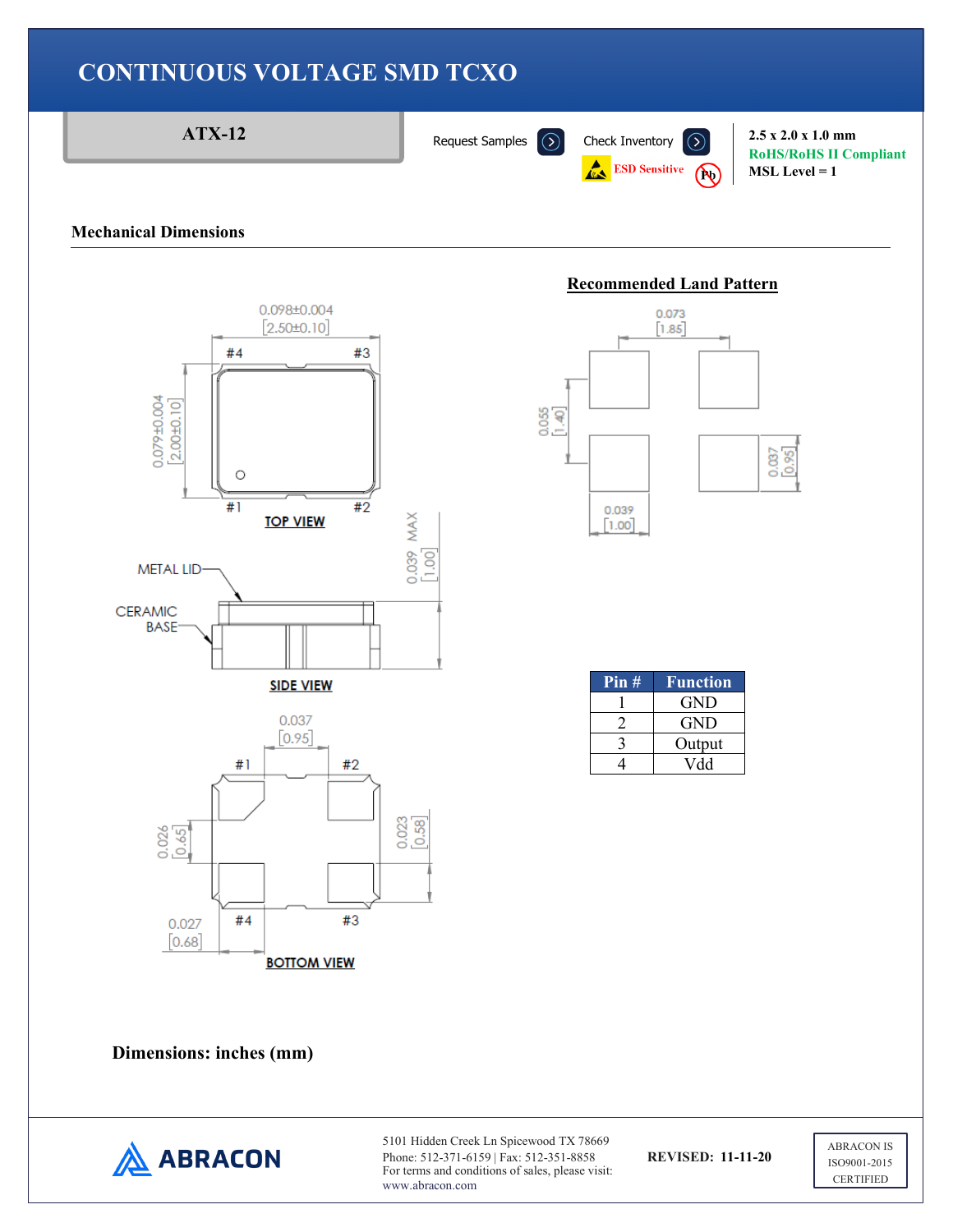

| <b>SnPh Eutectic Process</b><br><b>Classification Temperatures <math>(T_c)</math></b> |                                   |                                |  |  |
|---------------------------------------------------------------------------------------|-----------------------------------|--------------------------------|--|--|
| Package<br><b>Thickness</b>                                                           | Volume mm <sup>3</sup><br>$<$ 350 | Volume mm <sup>3</sup><br>>350 |  |  |
| $<2.5$ mm                                                                             | 235 °C                            | 220 °C                         |  |  |
| $>2.5$ mm                                                                             | 220 °C                            | 220 °C                         |  |  |

# **Classification Temperatures (Tc)**

| Package<br><b>Thickness</b> | Volume mm <sup>3</sup><br>$<$ 350 | Volume mm <sup>3</sup><br>350-2000 | Volume mm <sup>3</sup><br>>2000 |
|-----------------------------|-----------------------------------|------------------------------------|---------------------------------|
| $\leq 1.6$ mm               | 260 °C                            | 260 °C                             | 260 °C                          |
| $1.6$ mm $- 2.5$ mm         | 260 °C                            | 250 °C                             | 245 °C                          |
| $>2.5$ mm                   | 250 °C                            | 245 °C                             | 245 °C                          |

**RoHS/RoHS II Compliant**

**MSL Level = 1**

| <b>Profile Feature</b>                                                                              | <b>Sn-Pb Eutectic</b><br><b>Assembly</b> | <b>Pb-Free</b><br><b>Assembly</b> |
|-----------------------------------------------------------------------------------------------------|------------------------------------------|-----------------------------------|
| Preheat / soak                                                                                      |                                          |                                   |
| Temperature minimum $(T_{smin})$                                                                    | $100^{\circ}$ C                          | $150^{\circ}$ C                   |
| Temperature maximum $(Tsmax)$                                                                       | $150^{\circ}$ C                          | $200^{\circ}$ C                   |
| Time $(T_{\text{smin}}$ to $T_{\text{smax}})$ $(t_s)$                                               | $60 - 120$ sec.                          | $60 - 120$ sec.                   |
| Average ramp-up rate $(Tsmax$ to $TP)$                                                              | $3^{\circ}$ C/sec. max                   | $3^{\circ}$ C/sec. max            |
| Liquidous temperature $(T_L)$                                                                       | $183^{\circ}$ C                          | $217^{\circ}$ C                   |
| Time at liquidous $(t_L)$                                                                           | $60 - 150$ sec.                          | $60 - 150$ sec.                   |
| Peak package body temperature $(T_P)^*$                                                             | see Table 1                              | see Table 2                       |
| Time $(t_p)$ <sup>**</sup> within 5°C of the specified classification temperature (T <sub>C</sub> ) | $20 \text{ sec.}$                        | $30$ sec.                         |
| Ramp-down rate $(T_p$ to $T_{smax}$ )                                                               | $6^{\circ}$ C/sec. max                   | $6^{\circ}$ C/sec. max            |
| Time $25^{\circ}$ C to peak temperature                                                             | 6 min. max                               | 8 min. max                        |

\*Tolerance for peak profile temperature (T<sub>P</sub>) is defined as a supplier minimum and a user maximum.

\*\*Tolerance for time at peak profile temperature (t<sub>p</sub>) is defined as supplier minimum and a user maximum.



5101 Hidden Creek Ln Spicewood TX 78669 Phone: 512-371-6159 | Fax: 512-351-8858 **REVISED: 11-11-20** For terms and conditions of sales, please visit: www.abracon.com